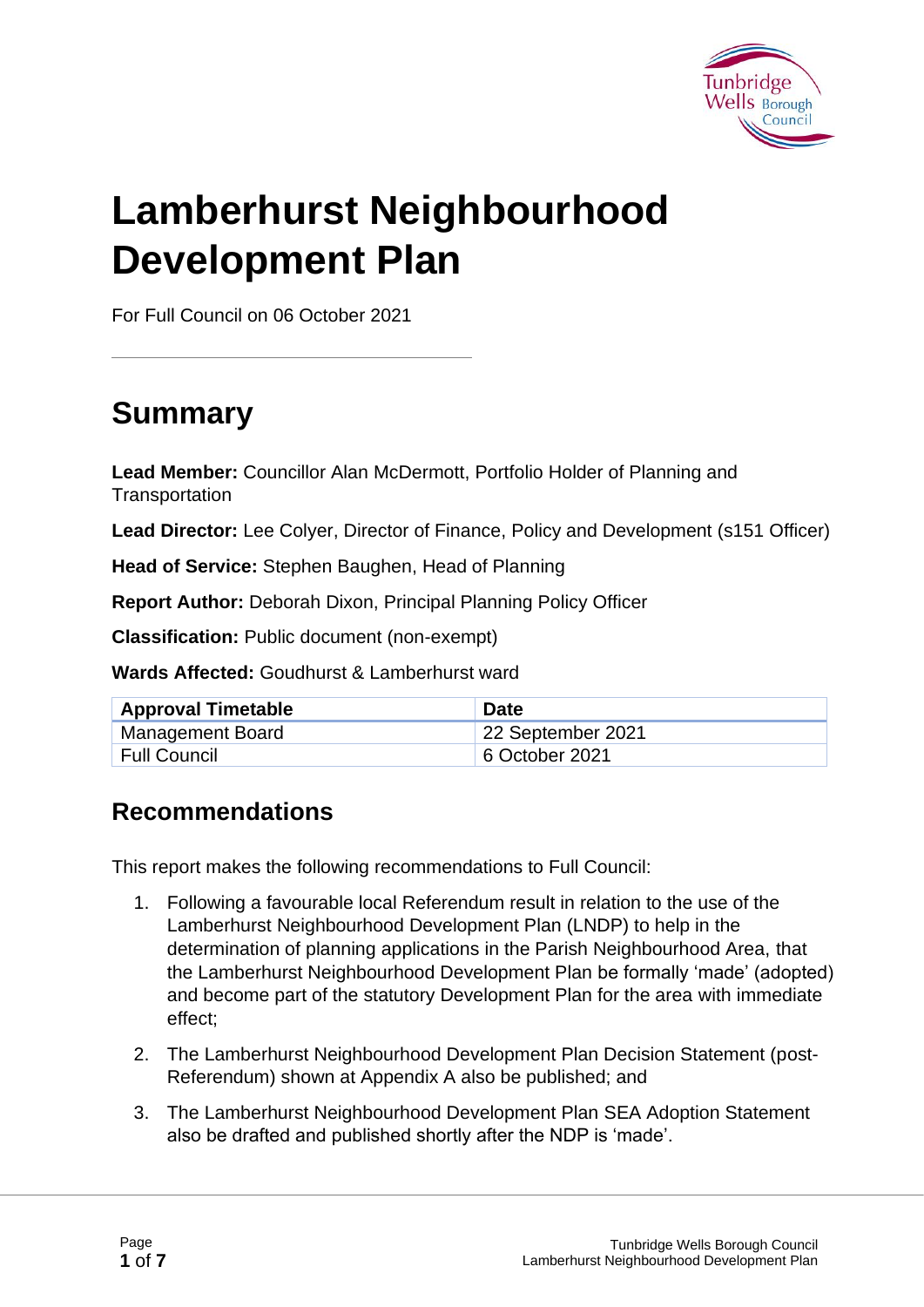

# **1. Introduction and Background**

- 1.1 The Lamberhurst Neighbourhood Development Plan (LNDP) has been successful at examination, with the independent examiner recommending that the LNDP should proceed to referendum, subject to a number of recommended modifications.
- 1.2 The Report presented to Cabinet on 29 July 2021 set out the independent examiner's recommendations and the proposed amendments to be made to the LNDP, which were made with the involvement of Lamberhurst Parish

following receipt and consideration of the examiner's report. The following documents referred to in this report can be accessed via Item CAB42/21 of this Cabinet meeting at

[https://democracy.tunbridgewells.gov.uk/ieListDocuments.aspx?CId=118&MId=4](https://democracy.tunbridgewells.gov.uk/ieListDocuments.aspx?CId=118&MId=4953&Ver=4) [953&Ver=4:](https://democracy.tunbridgewells.gov.uk/ieListDocuments.aspx?CId=118&MId=4953&Ver=4)

- (pre-Referendum) Decision Statement
- Referendum version of the LNDP
- Examiner's Report
- 1.3 It was agreed by Cabinet to note the examiner's report dated  $7<sup>th</sup>$  May 2021 and the recommended amendments, agree the (pre-Referendum) Decision Statement and progress the LNDP to referendum.
- 1.4 The version of the LNDP that was subject to Referendum reflects subsequent discussions between the parish council and TWBC planning officers.

#### **Background to the Lamberhurst Neighbourhood Development Plan (LNDP)**

- 1.5 Lamberhurst Parish Council, as the Qualifying Body (QB), applied for Lamberhurst Parish to be designated a Neighbourhood Area under Part 2 of the Neighbourhood Planning (General) Regulations 2012. The area was designated on 18 December 2017.
- 1.6 Following consultation on a draft (pre-submission) Plan, the LNDP was submitted to the Borough Council on 7 October 2020. The LNDP and its supporting documents were publicised and representations invited. The period of formal consultation ran from 30 October to 11 December 2020. Independent examination followed and the Examiner, Mr. John Slater, published his report in May 2021, concluding that that the LNDP, subject to certain modifications proposed in his report, did meet the basic conditions as set out in legislation and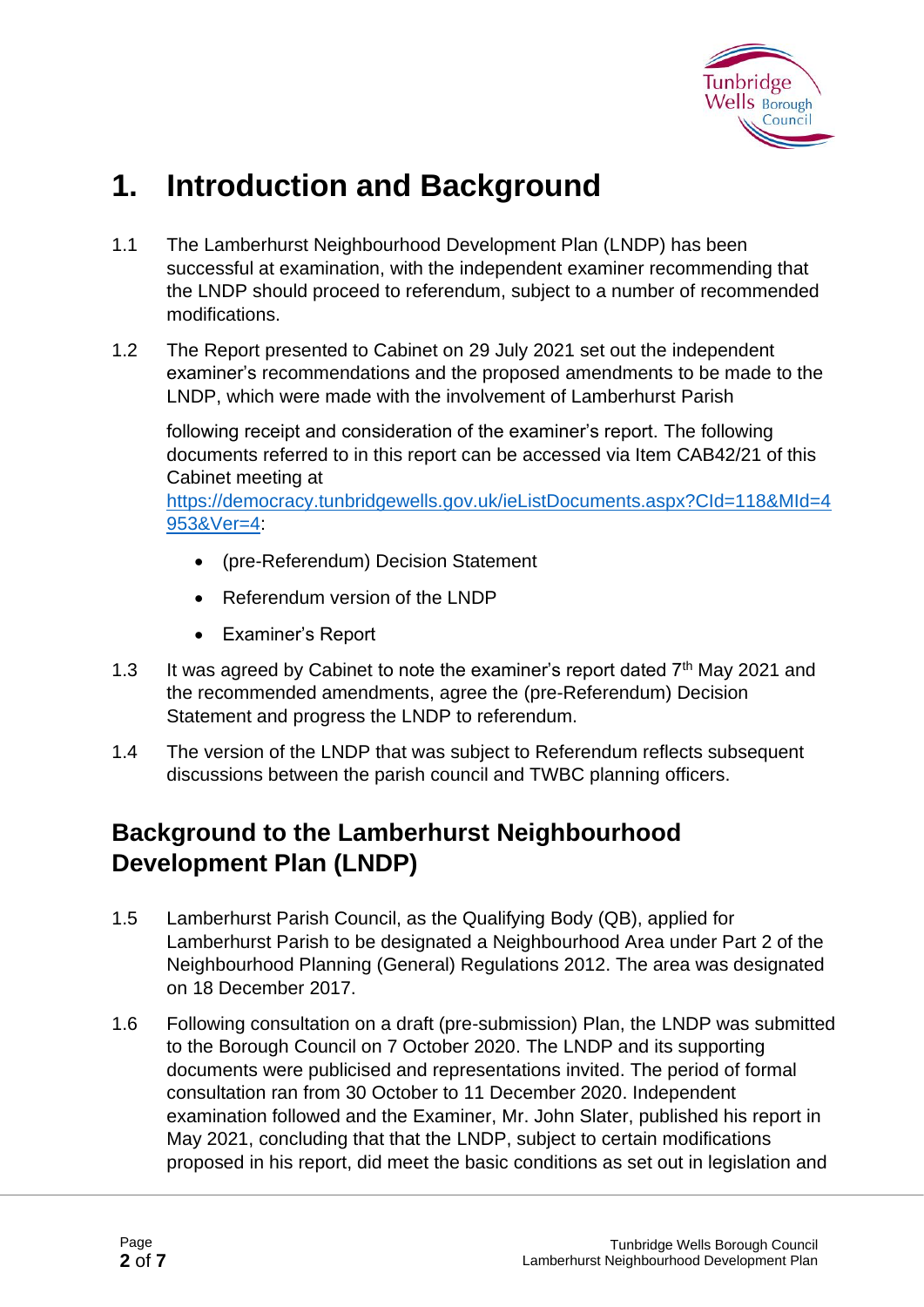is compatible with Schedule 4B of the Town and Country Planning Act 1990 and could therefore proceed to local referendum.

1.7 On 29 July 2021, the Borough Council resolved that the Neighbourhood Plan – Submission Plan (as amended in line with the Examiner's proposed modifications) should proceed to local Referendum. This decision and a revised version of the LNDP, agreed by the Lamberhurst Parish Council (the QB) was published on TWBC website. The 'referendum area' was determined to be Lamberhurst Parish as recommended by the Examiner

## **2. The Referendum**

- 2.1 A Referendum was held on 16 September 2021. The referendum question was '*Do you want Tunbridge Wells Borough Council to use the Neighbourhood Plan for Lamberhurst to help it decide planning applications in the neighbourhood area?*' The designated neighbourhood area followed that of the Lamberhurst parish boundary
- 2.2 The results of the referendum were:

Yes = 321 (92.2%)

 $No = 27 (7.8%)$ 

Unmarked or Void  $= 0$  (0%)

Number of Votes = 348

 $Turnout = 27.6%$ 

# **3. Conclusion**

- 3.1 Paragraph 38A(4)(a) of the Planning and Compulsory Purchase Act 2004 requires the Council to 'make' a Neighbourhood Plan if more than half of those voting in a referendum have voted in favour of the Plan being used to help to decide planning applications in the area. This needs to be achieved within eight weeks of the referendum result.
- 3.2 The Council has also assessed and concluded that the Plan, including its preparation, does not breach and would not otherwise be incompatible with any EU obligation or any of the Convention rights (within the meaning of the Human Rights Act 1998). This includes compliance with the newly introduced basic condition regarding compliance with the Habitat Regulations.
- 3.3 Therefore, it is proposed that Full Council be recommended to formally 'make' the LNDP with immediate effect. This will bring it into legal force.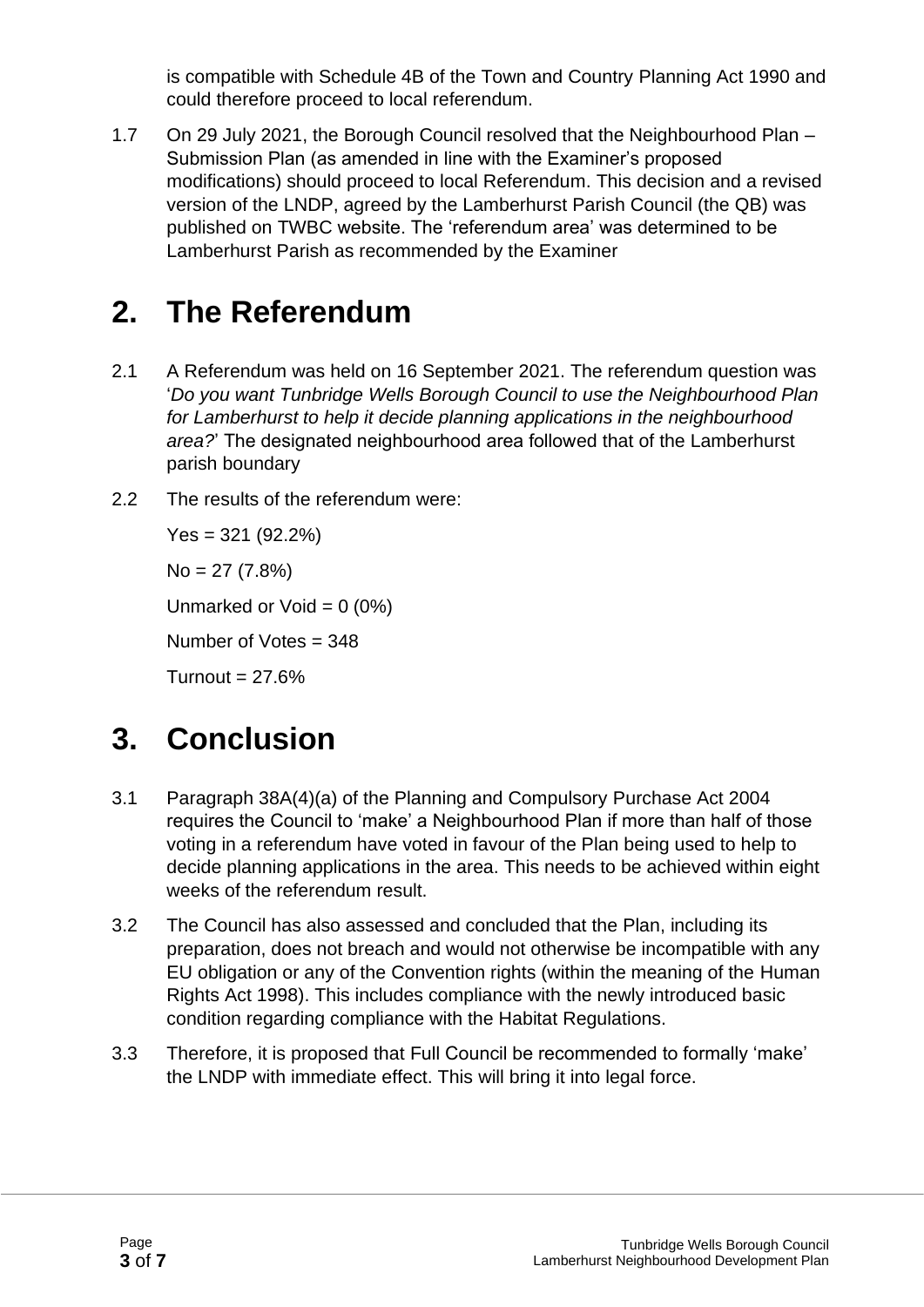- 3.4 The principal effect of this is that the LNDP will become part of the statutory 'development plan' for the area. Hence, planning applications within Lamberhurst Parish will be determined against the LNDP, alongside relevant Local Plan policies, also having regard to the National Planning Policy Framework.
- 3.5 The post-referendum decision to make the LNDP (**Appendix A**) will need to be publicised and notified to those who had asked to be advised. A statement setting out how environmental considerations (the SEA Adoption Statement) have been integrated into the Plan also needs to be published and consultees informed.

# **4. Appendices and Background Documents**

Appendices:

• **Appendix A**: Lamberhurst Neighbourhood Development Plan Decision Statement (post-Referendum)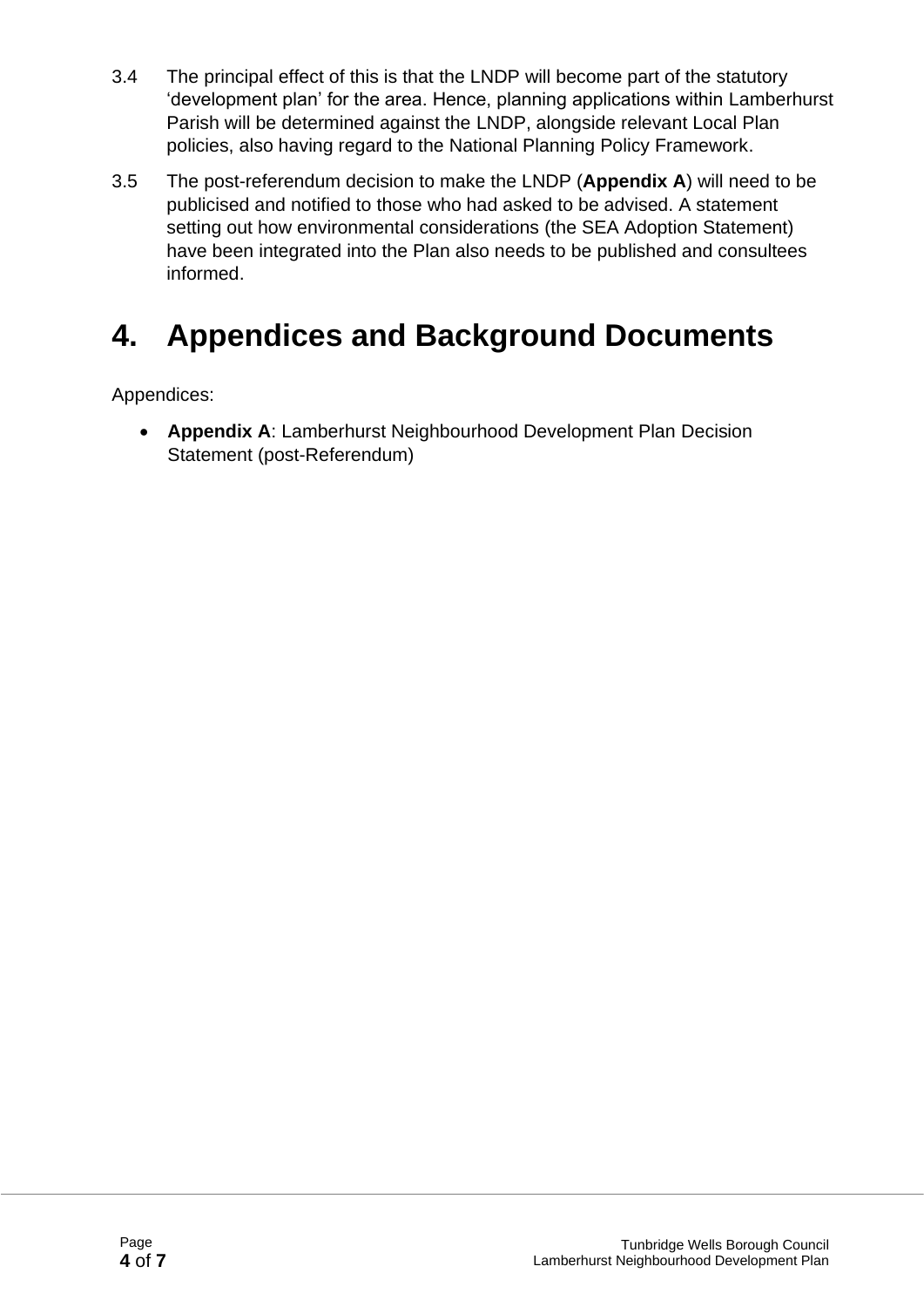

# **5. Cross Cutting Issues**

### **A. Legal (including the Human Rights Act)**

Accepting the recommendations in this report will fulfil the Council's duties under the Town and Country Planning Act 1990, as amended by the Localism Act 2011, the Housing and Planning Act 2016, and the Neighbourhood Planning Act 2017. The recommendations also comply with the Neighbourhood Planning (General) Regulations 2012 as amended.

Cheryl Parks, Mid Kent Legal Services (Planning) 17th September 2021

#### **B. Finance and Other Resources**

There is no associated cost beyond those factored into the budget of Planning Services in organising the independent examination and meeting the independent examiner's invoiced costs. Tunbridge Wells Borough Council can claim **£20,000** from the government (Ministry of Housing, Communities and Local Government, MHCLG) once they have set a date for a referendum following a successful examination where a neighbourhood plan has not previously been made for that area. The referendum will be carried out by the borough council.

A claim for £20,000 has been made to the MHCLG by TWBC

*Jane Fineman, Head of Finance, Procurement and Parking 2021*

### **C. Staffing**

There are no staffing implications.

Anita Lynch, HR Manager 22 September 2021

#### **D. Risk Management**

All risks associated with this report are within the Council's current risk appetite and managed in accordance with its risk management strategy.

*Stephen Baughen, Head of Planning 2021*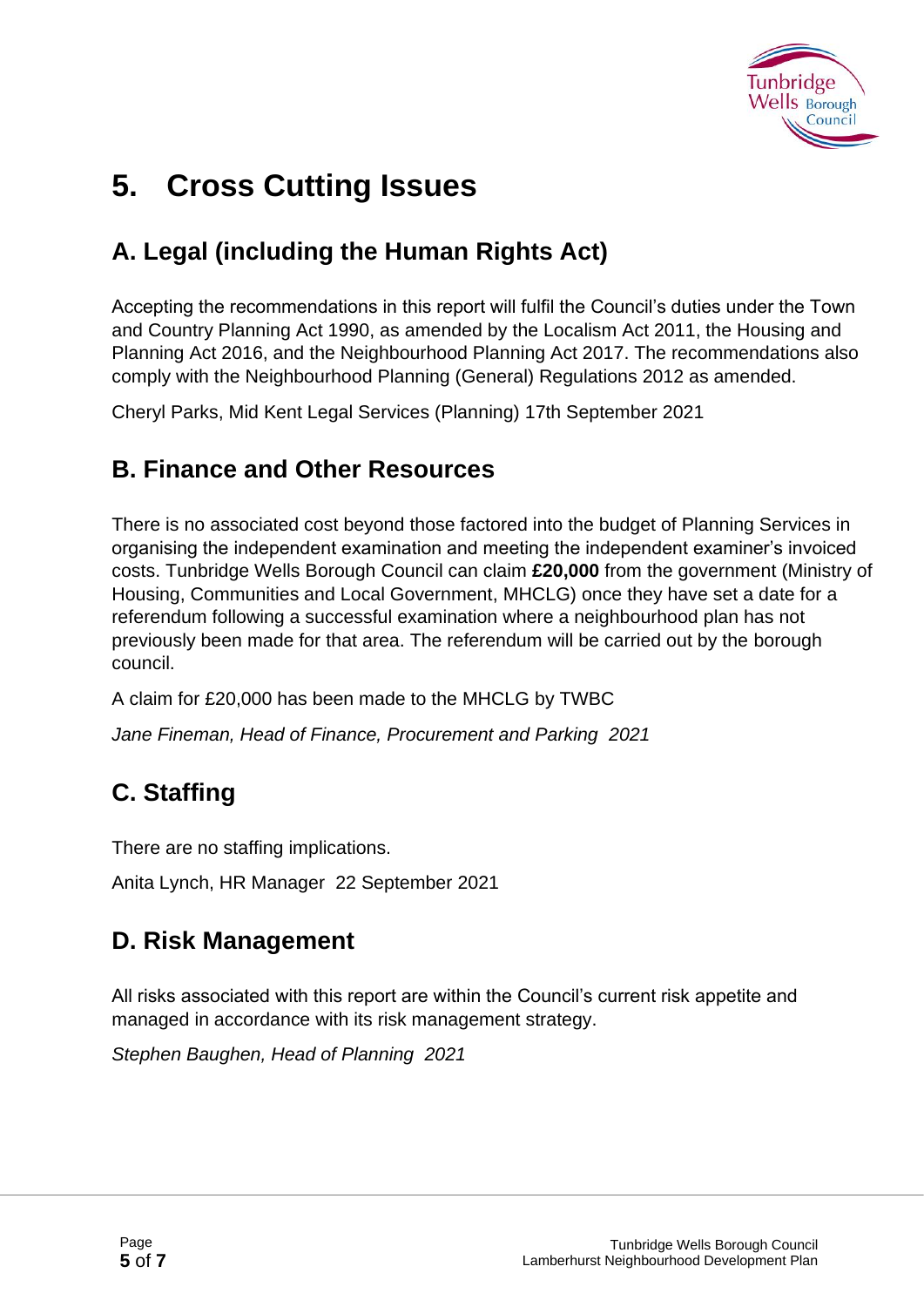### **E. Environment and Sustainability**

No environmental and sustainability implications are identified. Section 3 of the Basic Conditions Statement submitted with the Draft Lamberhurst Neighbourhood Plan provides information to demonstrate how the Lamberhurst Neighbourhood Plan is in Conformity with Sustainable Development,

[https://www.tunbridgewells.gov.uk/\\_\\_data/assets/pdf\\_file/0007/375469/03BasicConditionsSta](https://www.tunbridgewells.gov.uk/__data/assets/pdf_file/0007/375469/03BasicConditionsStatementLamberhurstNDP.pdf) [tementLamberhurstNDP.pdf](https://www.tunbridgewells.gov.uk/__data/assets/pdf_file/0007/375469/03BasicConditionsStatementLamberhurstNDP.pdf) and one of the roles of the independent examiner has been to consider whether the plan contributes to the achievement of sustainable development. The LNDP (when 'made') will form part of the borough's development plan, to be read alongside the Local Plan which contains policies to support the climate and biodiversity emergency.

*Stephen Baughen, Head of Planning 2021* 

### **F. Community Safety**

No community safety issues arise as a result of this report

Section 17, Crime and Disorder Act 1998

Terry Hughes, Community Safety Manager 17 September 2021

### **G. Equalities**

The decisions recommended through this paper have a remote or low relevance to the substance of the Equality Act. There is no apparent equality impact on end users. Furthermore, the Public Sector Equality Duty applies to parish councils: Lamberhurst Parish Council will be responsible for demonstrating due regard to this in the production of an NDP.

Abigayle Sankey, Corporate Governance Officer 17 September 2021

### **H. Data Protection**

Representations made to the Regulation 16 consultation cannot be treated in confidence. Regulation 22 and 35 of the Town and Country Planning (Local Development) (England) Regulations 2012, as amended, require copies of all representations to be made publicly available. The Council will publish names and associated representations on its website but will not publish personal information such as telephone numbers, emails or private addresses. All representations will be forwarded for consideration by the person appointed to carry out an examination of the Plan.

There is no identified risk to individuals' interests under the General Data Protection Regulation.

Article 5, General Data Protection Regulation 2016

*Jane Clarke, Head of Policy and Governance 2021*